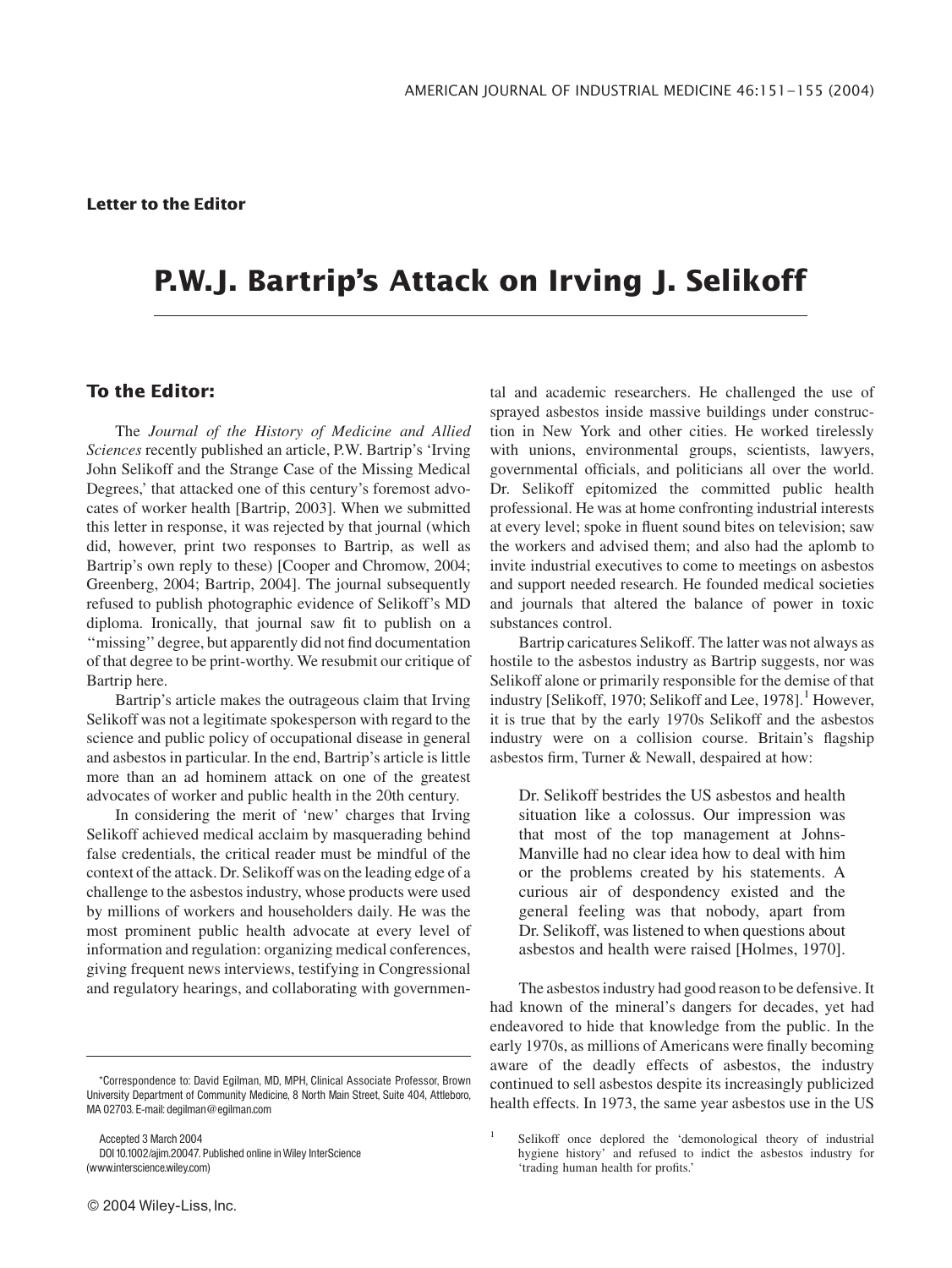reached its zenith (over 800,000 metric tons), the courts established the precedent for asbestos liability suits [Virta, 2003; Borel v. Fibreboard Paper Prods. Co, 1974]. Faced with the threat of mass litigation, the asbestos magnates marshaled enormous resources to investigate Dr. Selikoff as relentlessly as the FBI ever investigated Dr. Martin Luther King, Jr. Recognizing the effect that Selikoff's work had on public opinion, the industry sought to discredit him as a physician and as a scientist [Asbestos Textile Institute, 1971]. Legal discovery in US asbestos litigation has exposed glimpses of how this campaign was orchestrated through companies such as Johns-Manville and their lobbying agencies, such as the Asbestos Information Association.

Yet Selikoff's antagonists came up with nothing to discredit him in his lifetime, and he continued to be the leading American figure in the world struggle for worker protection until he died in 1992. Since his death, although others have continued his work (e.g., through the Collegium Ramazzini, which he helped found), no one has matched his panache and public profile. Meanwhile, the asbestos industry has been almost universally reviled. The mineral is now virtually banned in most of the developed world. The subject of Bartrip's authorized company history—Turner & Newall—was absorbed by US company Federal Mogul [Tweedale, 2000; Bartrip, 2001]. $^2$  Both are now in bankruptcy proceedings over asbestos liabilities, alongside virtually all the other US asbestos manufacturers. Congress is considering legislation to resolve an ''elephantine mass'' of asbestos cases in the courts. Given this context, we have several concerns about the content of Bartrip's article, which we address below.

## Dr. Selikoff's Education and Licensing

Bartrip spends many pages discrediting the institutions at which Dr. Selikoff obtained his medical training. Bartrip's critiques of Anderson's College (AC) and Middlesex University School of Medicine (MSUM) may be accurate, but are beside the point. The quality of the training institute certainly has some overall impact on the quality of doctors it produces. But even if Bartrip is right in his estimation of AC and MUSM, then Dr. Selikoff is the exception that proves the rule. Dr. Selikoff's many publications, honors, and awards stand as testimony to his skill as a physician as well as an advocate. That he attained such skills under less-than-ideal training conditions should be a source of admiration rather than criticism.

Bartrip also implies that the ''triple qualification'' that Dr. Selikoff received in 1945 was an inferior degree to the MD. Notwithstanding this argument, the triple qualification did authorize its bearers (as Bartrip agrees) to practice medicine. Bartrip acknowledges that Dr. Selikoff passed this examination in 1945, and recognizes that obtaining the triple qualification allowed Dr. Selikoff to obtain a license to practice medicine in the US. $3$  Bartrip does not explain that Dr. Selikoff was, in fact, licensed to practice in both New York and New Jersey [Selikoff, 1967]. Bartrip's concern with the quality of the institutions attended by Dr. Selikoff seems frivolous at best. The fact remains that the doctor completed a course of study which was duly recognized by contemporary license-granting authorities and qualified him to be admitted to practice at two hospitals early in his career.<sup>4</sup> Selikoff went on to pursue what can only be characterized as a highly successful medical and research career.

A perhaps more serious charge is that Dr. Selikoff was a "fraud," who deliberately misrepresented his degree. But Bartrip ignores the fact that the MD and the TQ represented equivalent degrees, and criticizes Dr. Selikoff for using the wrong initials after his name. It is quite likely that if this was the case, Dr. Selikoff did this to avoid confusion, as the TQ is not a popularly recognized degree in the US. It certainly does not rise to the level of fraud or misrepresentation since it is clear that Dr. Selikoff completed a course of study equivalent to the medical degree. However, this entire line of argument has been proven unnecessary. Cooper and Chromow's response to Bartrip's article revealed that Bartrip got the basic facts wrong. Selikoff received an MD degree from MUSM, and there is photographic evidence to prove it (Figure 1).

Overall, Bartrip's fixation on Dr. Selikoff's training has much in common with the industry executives, lawyers, and PR people who mounted an attack on Dr. Selikoff while he was living. While Dr. Selikoff is now dead, his work still has a vital effect on current asbestos litigation and legislation. Bartrip's piece will certainly be used to shore up industry positions in both these arenas.

## The Quality of Dr. Selikoff's Work

Any historian writing on Dr. Selikoff would be forced, as Bartrip is, to acknowledge his ''hundreds of articles and several books....the widespread recognition accorded [his] achievements....[and] the honorary degrees, awards, and medals that came his way'' [Bartrip, 2003]. But Bartrip

Selikoff was admitted to practice at Barnert Memorial Hospital in 1960 and Sea View (Staten Island) in 1954.

For a more critical account of T&N, see Geoffrey Tweedale, Magic mineral to killer dust: Turner & Newall and the asbestos hazard.

Bartrip's discussion of the triple qualification and its relationship to licensure in the US is unclear and confusing. On page 13 he writes, ''In 1939, while Dr. Selikoff was still studying at Anderson's, the New York and New Jersey Boards of Examiners announced their intention to cease recognizing the triple qualification,'' but a footnote on that page adds that ''the decision... did not apply to students already enrolled.'' On page 25, discussing Dr. Selikoff's date of licensure, Bartrip obliquely informs us that it was Dr. Selikoff's obtaining of the TQ that allowed him to be licensed.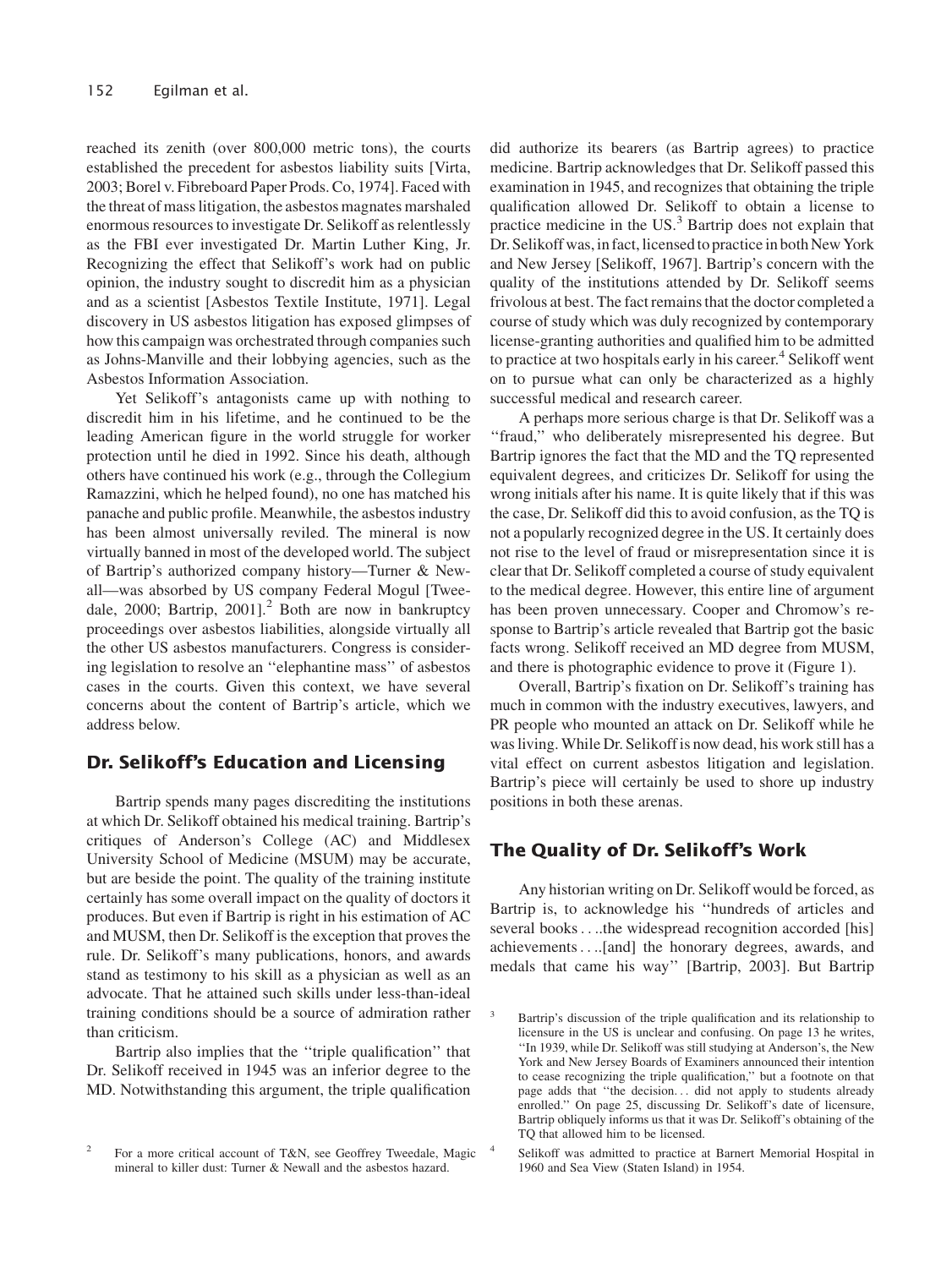



FIGURE 1. These photographs of damaged but legible negatives clearly show that Dr. Selikoff received a Doctor of Medicine degree from Middlesex University in November 1943 and that Newark Beth Israel Hospital recognized his MD during his residency there. The image is provided courtesy of Robert Cooper and Deb Chromow. Ms. Chromow's father, Dr. Bernard Chromow, was a companion of Dr.Selikoffduringtheyears inwhichtheypursuedtheirmedical education.

follows this with a sly innuendo. After accurately stating that Dr. Selikoff's articles ''have never been disputed by serious scholars,'' he continues, ''however, many of his scientific papers and books were co-authored. When he wrote alone, it was often to produce less technical, often more polemical work. Consequently, questions do arise about the extent to which Dr. Selikoff, as opposed to his co-authors, was responsible for the scientific output'' [emphasis added].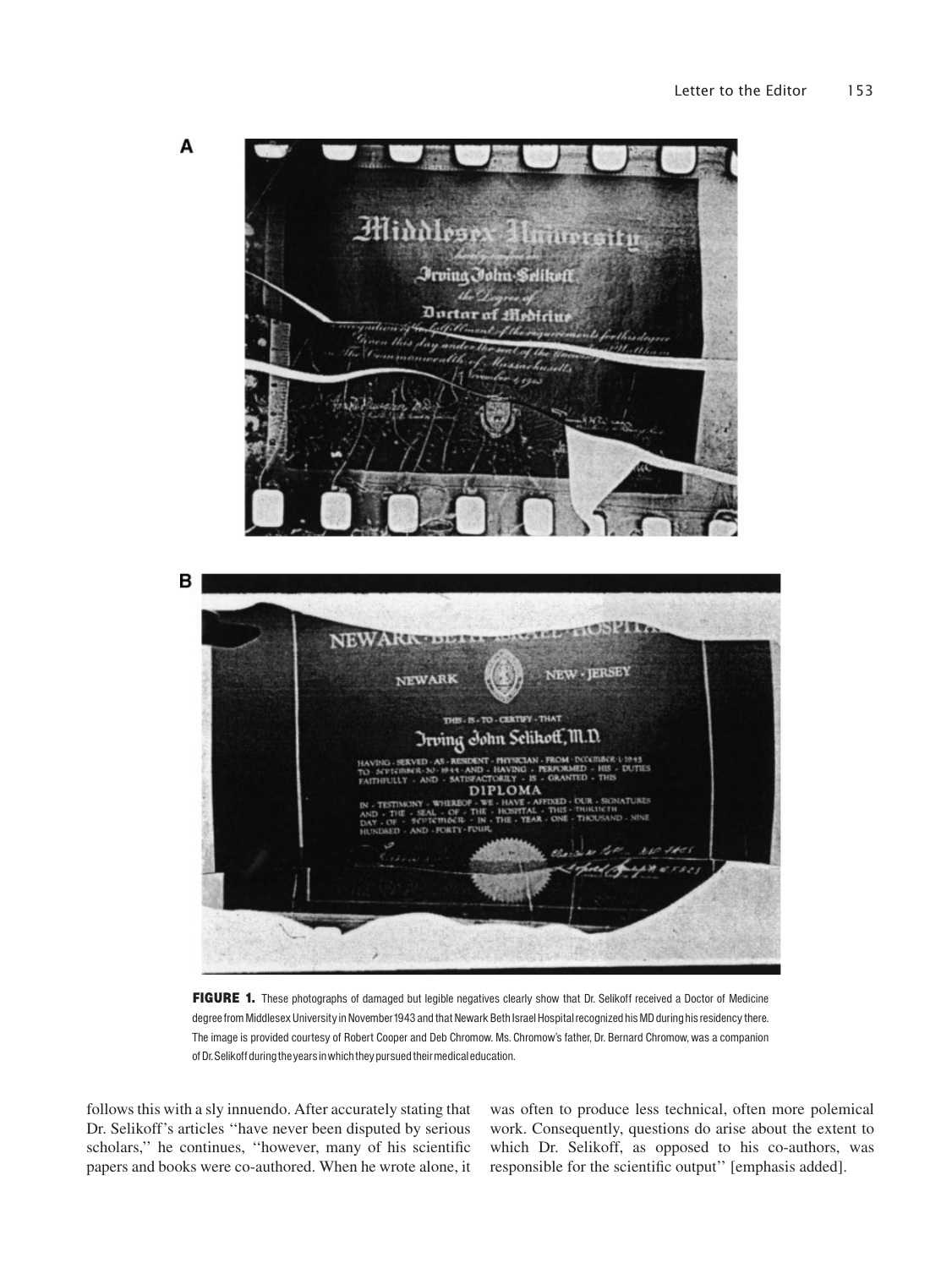This argument is flimsy at best. Research in the sciences (as opposed to ''more polemical work'') is almost always conducted by teams, so it is hardly unusual that Dr. Selikoff would have one or more co-authors on the majority of his work. Dr. Selikoff was the primary author on the 1964–65 articles that Bartrip calls ''path-breaking.'' Dr. Selikoff clearly shared responsibility for ''scientific output'' with his co-authors. Any suggestion to the contrary is speculation grounded in bias rather than historical research. Bartrip—a non-scientist—hardly strikes us as the most qualified scholar to assess Selikoff's scientific work. Why couldn't he find a single scientific peer critique to cite?

## Dr. Selikoff's Alleged Role in the World Trade Center Collapse

Incredibly, Bartrip implies that Dr. Selikoff was somehow responsible for the collapse of the World Trade Center an accusation that is neither good history nor good industrial hygiene. Two kinds of fireproofing in the Towers were sold by US Minerals, one containing asbestos, one not. Both products were tested by Underwriters' Laboratories and had the same fireproofing rating. $5$  That is, one was as good as the other. Furthermore, the ban on spray asbestos in New York City, for which Dr. Selikoff could proudly claim credit, did not go into effect until 1972, after almost all of the construction had been completed. In any case, no fireproofing could have withstood the trauma inflicted by a fully-fuelled 767 travelling at over 500 miles per hour.

Curiously, for the author of a book and two articles on Turner & Newall (T&N), Bartrip neglects to tell his readers why Dr. Selikoff was so concerned about spraying. Well before the WTC was constructed, spraying had a deplorable health record and even T&N—its inventor—admitted (confidentially) that the process exposed sprayers and everyone around them to ''high concentrations of asbestos dust'' [Problems of Asbestosis Prevention... & Suggested Code of Practice, 1965]. T&N withdrew it themselves in the UK in 1974, without any intervention by Selikoff.

## The Usefulness of Historians to Industry

According to Bartrip's testimony in a recent court action [Deposition of Peter William John Bartrip, 2003], he visited the Johns-Manville archive at the behest of lawyers associated with AC&S, a defendant asbestos company. The archive is cited frequently in the Selikoff article. We are

puzzled that, in an article that castigates a distinguished physician for supposedly not presenting all the facts, this 'interest' was not declared.

Bartrip's clear pro-industry stance in this article, combined with his authorized history on T&N, raises important questions about the relationship of historians to industrial interests. In recent years, industries around the country have begun to seek out historians who can prove useful in lawsuits. The New York Times, in a recent article, identifies a number of historians, including the President of the American Association for the History of Medicine (a physician), who have testified for the tobacco, lead, paint, asbestos, and even soda companies [Cohen, 2003].

For some historians, particularly historians of medicine, the fact that members of the profession are being recruited to write histories of toxic polluters and advise on lawsuits is especially troubling [Cantor, 1992]. Litigation and historical research have revealed that the tobacco, lead, and asbestos industries (among others) have long had knowledge of the toxic effects of the products they sell. Prima facie documentary evidence of industry manipulation of research, concealment of dangers, and suppression of reports has won these three substances a place in the historians' rogues gallery. For years these and other industries have been seeking to hire respectable historians to defend themselves from lawsuits based on documentary evidence from their own files. Industry has long used expert medical testimony to create uncertainty about causation and even diagnosis in liability cases. Historians can fulfil a similar function for industry lawyers if they present an ''alternative reality'' that creates confusion and uncertainty for judges, juries, and plaintiffs. We have no doubt that Bartrip's article will be read with great interest by those same lawyers.

We cannot help but be reminded of German physician Rudolf (Carl) Virchow's statement from another century: ''Medicine is a social science and politics [is] nothing but medicine on a grand scale...'' [quoted in Ackerknecht, 1981], Dr. Selikoff understood this maxim and knew that the truth about the devastating effect of asbestos on workers would attract political attacks. But he also believed, as did Virchow, that he could not shrink from this responsibility, and that ''doctors are the natural advocates of the poor, and social problems are largely within their jurisdiction.''<sup>14</sup> This is in fact the admirably humane legacy that a responsible and truthful article on Dr. Selikoff would have documented.

David Egilman, MD, MPH\* Brown University Department of Community Medicine Providence, Rhode Island 02912

Geoffrey Tweedale, BA, MSc, PhD Centre for Business History Manchester Metropolitan University Business School Manchester, U.K.

It is also important to note that asbestos was not used in products for its heat resistant properties alone. It served as a binder in pipe covering and was used in spray insulation partly because of its ability to allow for a smooth flow through the hose. But mineral wool also retarded fire. In fact, treated cellulose (paper) can also serve as a substitute for asbestos in fireproofing applications without any loss of efficiency.